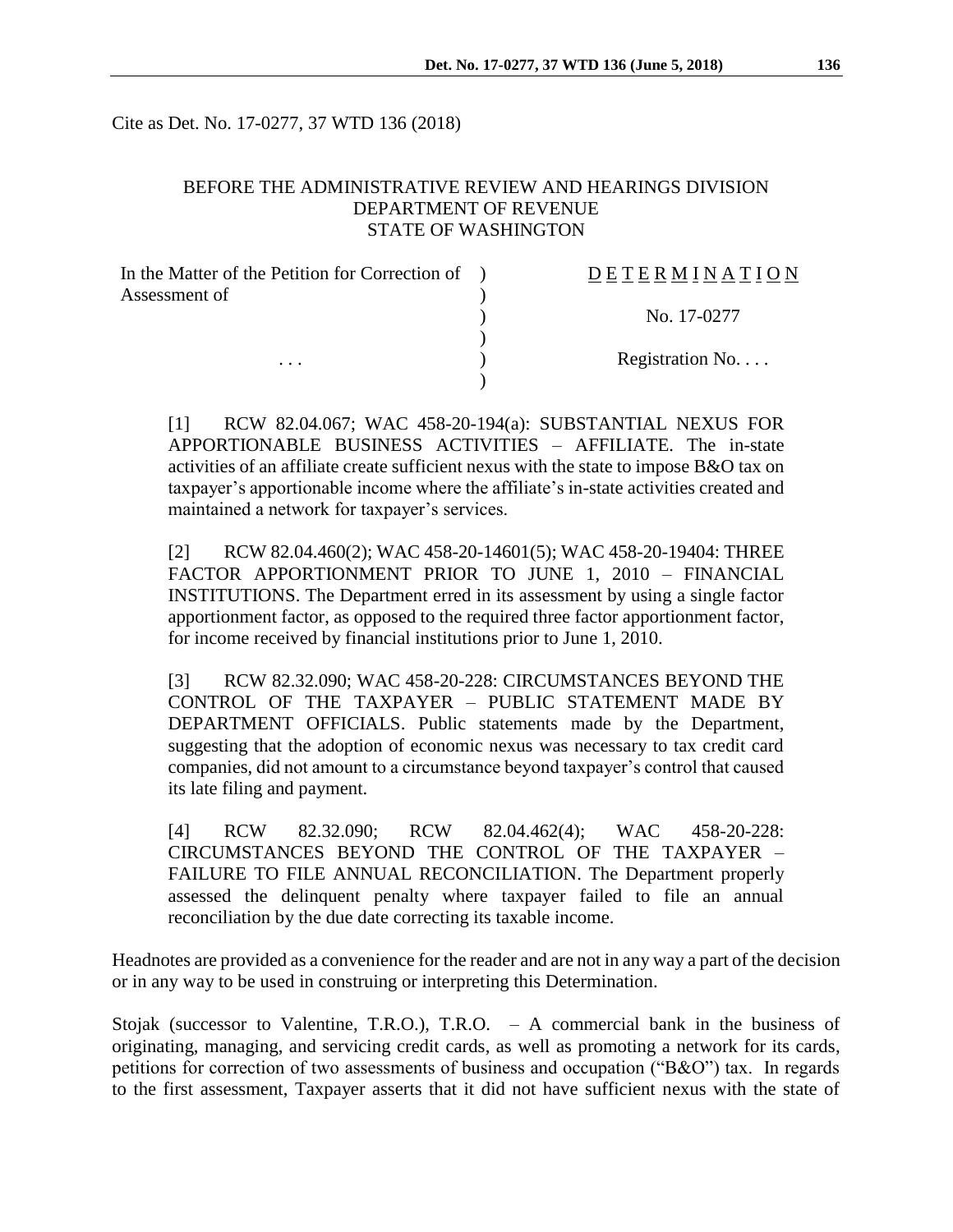Washington to subject it to the B&O tax prior to the state's adoption of economic nexus. Alternatively, it asserts that the auditor's use of a single factor apportionment formula as opposed to a three factor formula for this period was in error. Finally, Taxpayer argues that the assessment of penalties is inequitable because the Department itself did not believe that sufficient nexus existed to tax the activities of credit card companies prior to the adoption of economic nexus. In regards to the second assessment, Taxpayer argues that the Department's failure to provide it with guidance regarding the proper treatment of cashback bonuses was a circumstance beyond its control that caused its underpayment of tax. We deny Taxpayer's position as it relates to nexus and the assessment of penalties. However, we grant it as it relates to the apportionment formula.<sup>1</sup>

#### ISSUES

- 1. Did the in-state solicitation efforts by Taxpayer's affiliate to establish and maintain a network for its credit cards create sufficient nexus in the state prior to the adoption of economic nexus pursuant to RCW 82.04.067?
- 2. Did the auditor err in using a single factor apportionment formula under RCW 82.04.460 and WAC 458-20-19404 to apportion Taxpayer's income for the first four months of 2010?
- 3. [May a taxpayer establish circumstances beyond its control under WAC 458-20-228 for waiver of late payment penalties based on statements the Department made in documents to the Legislature?]
- 4. Were penalties properly assessed under RCW 82.32.090 based on Taxpayer's failure to file the annual reconciliation required by RCW 82.04.462(4)?

### FINDINGS OF FACT

. . . ("Taxpayer") is [an out-of-state] chartered bank, headquartered in [out-of-state]. Taxpayer has employees [out-of-state]. Taxpayer's business activities include making loans to consumers, including revolving lines of credit (...), student loans, and personal loans. The approval of loans, disbursal of loans, and the extension of credit are all performed at Taxpayer's headquarters [outof-state]. Taxpayer also offers certificates of deposits -and money market accounts.

Taxpayer's credit card can be used at various merchant locations in Washington and throughout the United States. This merchant network was created and is maintained by employees and thirdparty representatives of an affiliated entity, . . . ("Affiliate"). Affiliate's employees enroll merchants located in Washington in Taxpayer's merchant network. Affiliate enters into "Merchant Services Agreements" with Washington merchants whereby the merchants agree to accept Taxpayer's credit cards and pay the applicable merchant fees, in exchange for acceptance into Taxpayer's merchant network and all of the benefits therein associated. Employees of Affiliate visit Washington merchants from time to time once they are enrolled in the merchant network.<sup>2</sup> However, neither Taxpayer nor Affiliate maintain a regular place of business in Washington.

 $\overline{a}$ 

<sup>&</sup>lt;sup>1</sup> Identifying details regarding the taxpayer and the assessment have been redacted pursuant to RCW 82.32.410.

<sup>&</sup>lt;sup>2</sup> The extent of Affiliate's visits to Washington in early 2010 is somewhat unclear. However, at a bare minimum, Taxpayer concedes that during this timeframe, 1 or 2 individuals employed by affiliate performed site visits to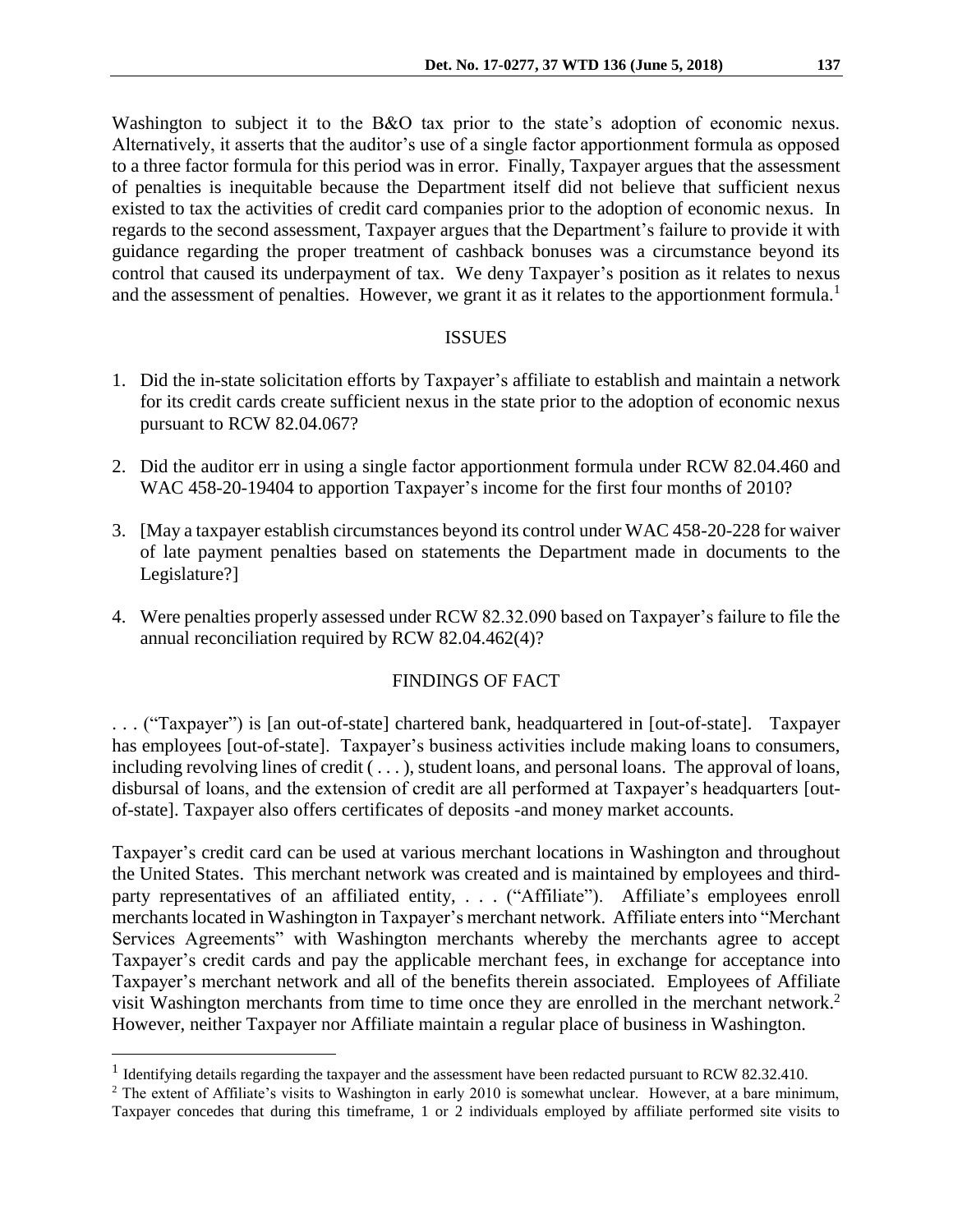In exchange for acceptance into Taxpayer's merchant network, merchants consent to share confidential information with Taxpayer pertaining to their credit card sales. The information shared with Taxpayer pursuant to the merchant agreements allows Taxpayer to target merchants, as well as their customers, to apply for Taxpayer's credit cards. Pursuant to the merchant agreements, Affiliate agrees to only share the merchant's information exclusively with Taxpayer as opposed to other financial institutions.<sup>3</sup>

The Department of Revenue's ("Department") Audit Division ("Audit") reviewed Taxpayer's records for the tax period of January 1, 2010, through December 31, 2013.<sup>4</sup> Taxpayer failed to file excise tax returns for the January 1, 2010, through May 31, 2010, tax period despite performing business activities within the state subject to the B&O tax. Taxpayer did file excise tax returns for the June 1, 2010, through December 31, 2013, tax period.<sup>5</sup> However, Audit made a number of adjustments to the amount of tax reported for this period. Audit's adjustments for this period relate primarily to the disallowance of deductions taken by Taxpayer for miscellaneous expenses, including cash back bonuses.<sup>6</sup>

On October 23, 2015, Audit issued two partial assessments for the January 1, 2010, through December 31, 2013, audit period. The first assessment, number . . . , was for \$ . . . and assessed taxes for the January 1, 2010, through May 31, 2010, tax period ("Assessment 1"). A  $\$\dots$ delinquency penalty and a \$ . . . assessment penalty were included in Assessment 1. The second assessment, number . . . , was for \$ . . . and assessed taxes for the June 1, 2010, through December 31, 2013, tax period ("Assessment 2"). A delinquency penalty of \$ . . . was included in Assessment 2. The Auditor's Detail of Differences and Instructions to Taxpayer that accompanied the assessment stated that Taxpayer's failure to submit an annual reconciliation for 2010 and 2011 resulted in the assessment of the delinquent penalty.

Taxpayer objects to Assessment 1 in its entirety. Taxpayer contends that "[t]he state did not have authority to tax companies without an in-state physical presence prior to the enactment of Washington Rev. Code Section 82.04.067."<sup>7</sup> Taxpayer also contends that irrespective of whether the Department had the authority to tax its activities during the relevant timeframe, Audit used an incorrect apportionment formula when calculating the amount of gross proceeds apportioned to Washington. Furthermore, Taxpayer objects to the assessment of penalties in its case and contends that the "Department's own personnel did not believe [Taxpayer] was subject to tax" and,

 $\overline{a}$ 

merchants in Washington. Taxpayer stated that if a very large Washington merchant was signed on during this timeframe, the visits from affiliate employees may have been more substantial. However, Taxpayer did not state whether such a large merchant was signed-up during early 2010.

<sup>3</sup> *See* . . . . These documents were provided pursuant to the audit issued for the January 1, 2003, through December 31, 2009, tax period.

<sup>&</sup>lt;sup>4</sup> The department previously audited Taxpayer for the tax period of January 1, 2003, through December 31, 2009. Under identical facts, the audit concluded that Taxpayer had substantial nexus with the state of Washington and that it, therefore, failed to file and pay the requisite B&O tax. [Taxpayer] appealed the audit and a Determination was issued upholding the audit assessment. . . . Taxpayer did not appeal this Determination.

<sup>&</sup>lt;sup>5</sup> Taxpayer filed its tax returns for the second and third quarter of 2010 late. However, Taxpayer applied for and received amnesty under RCW 82.32.052 when it reported and paid taxes for these quarters.

<sup>6</sup> The amounts removed related to cash back bonuses comprise the majority of the total amounts disallowed. However, other less significant amounts were disallowed for amortization expenses, origination expenses, gain on asset sales, and other miscellaneous expenses.

<sup>7</sup> Attachment 1 to Appeal Petition for January 1, 2010, through May 31, 2010, Part 4b.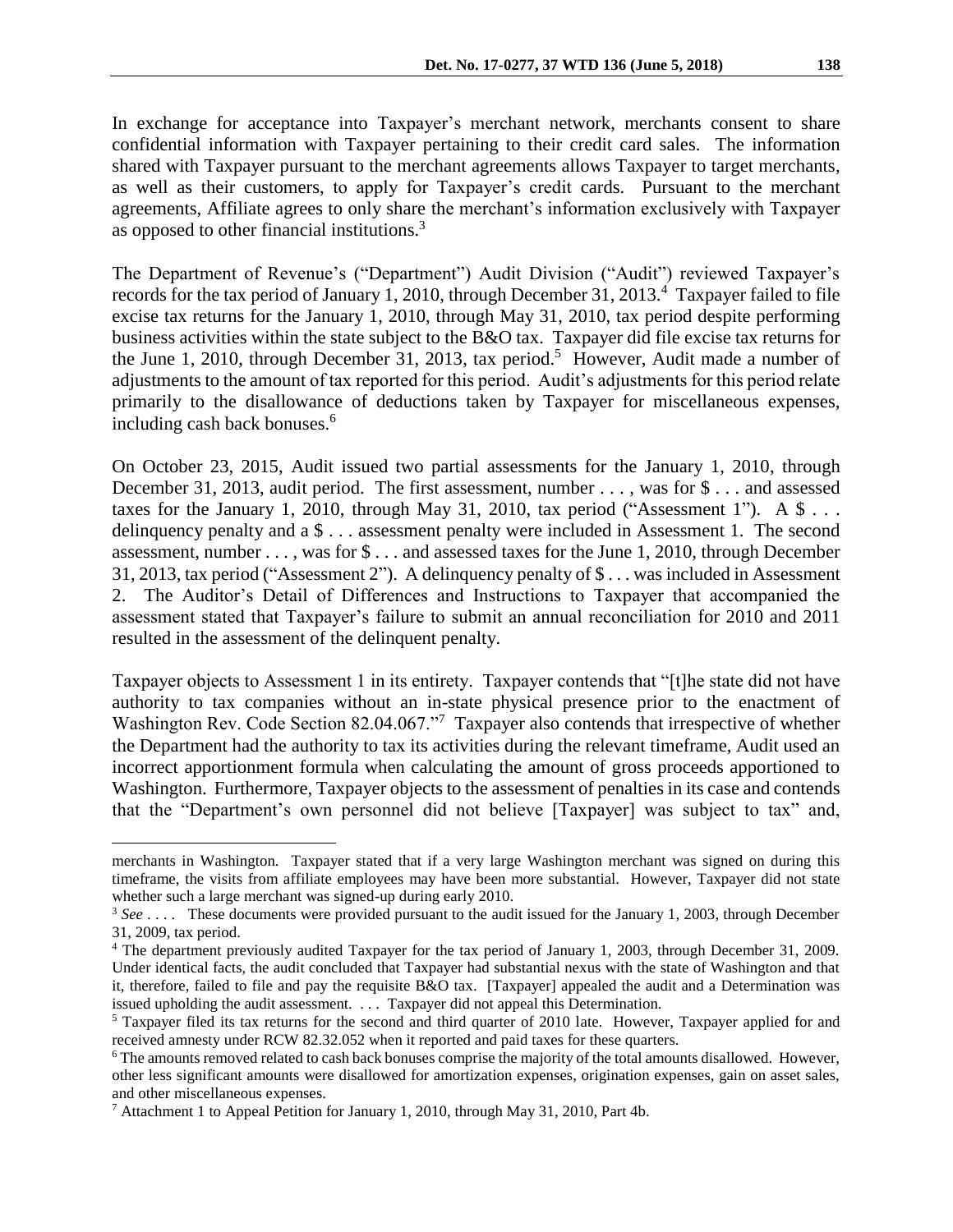therefore, it is "not equitable to assess a penalty." Letter from . . . to Brenda Valentine, May 23, 2010, pg. 3 ("May 23 letter").

Taxpayer does not contest the tax assessed pursuant to Assessment 2. However, Taxpayer does contest the \$ . . . delinquency penalty included in Assessment 2. Taxpayer contends that its underreported tax for this period was the result of the Department's failure to provide guidance regarding the proper treatment of cashback bonuses. Taxpayer asserts that the Department's failure to provide guidance in this area was a circumstance beyond its control.

### ANALYSIS

Nexus

Washington imposes a B&O tax "for the act or privilege of engaging in business" in this state. RCW 82.04.220. The tax rate varies based on the type of business activity the taxpayer engaged in and chapter 82.04 RCW provides numerous classifications of activities. Taxpayers engaging in business activities that are not otherwise classified are subject to the service and other activities B&O tax. RCW 82.04.290(2). The B&O tax is "extensive and is intended to impose . . . tax upon virtually all business activities carried on in the State." *Analytical Methods, Inc. v. Dep't of Revenue*, 84 Wn. App. 236, 241, 928 P.2d 1123 (1996) (quoting *Palmer v. Dep't of Revenue*, 82 Wn. App. 367, 371, 917 P.2d 1120 (1996)). "Business is defined broadly to include "all activities engaged in with the object of gain, benefit, or advantage to the taxpayer or to another person or class, directly or indirectly." RCW 82.04.140.

Notwithstanding the broad definition of "business" in RCW 82.04.140, which essentially includes all business activities that benefit a taxpayer, a state cannot tax [business activities] that do not have sufficient connection or "nexus" with the state. *See Complete Auto Transit v. Brady*, 430 U.S. 274 (1977); *Tyler Pipe Indus., Inc. v. Washington Dep't of Revenue*, 483 U.S. 232 (1987); *Quill Corp. v. North Dakota*, 504 U.S. 298 (1992); Det. No. 05-0376, 26 WTD 40 (2007).

In *Complete Auto*, the U.S. Supreme Court repudiated the "underlying philosophy that interstate commerce should enjoy a sort of 'free trade' immunity from state taxation" and developed a fourpronged test that a state tax must satisfy to withstand a Commerce Clause challenge to its jurisdiction to tax. *Id.* at 278-79. The Court held that the Commerce Clause requires that the tax:  $(1)$  be applied to an activity with "substantial nexus" with the taxing state,  $(2)$  be fairly apportioned, (3) not discriminate against interstate commerce, and (4) be fairly related to the services provided by the state. *Id*. at 279.

For [the tax period associated with Assessment 1] ("Tax Period 1"), WAC 458-20-194 ("Rule 194") articulates the Department's interpretation of substantial nexus for apportionable business activities, including Taxpayer's service and other activities. Rule 194(2)(a) defines "nexus" as follows:

That minimum level of business activity or connection with the state of Washington which subjects the business to the taxing jurisdiction of this state. Nexus is created when a taxpayer is engaged in activities in the state, either directly *or through a representative,* for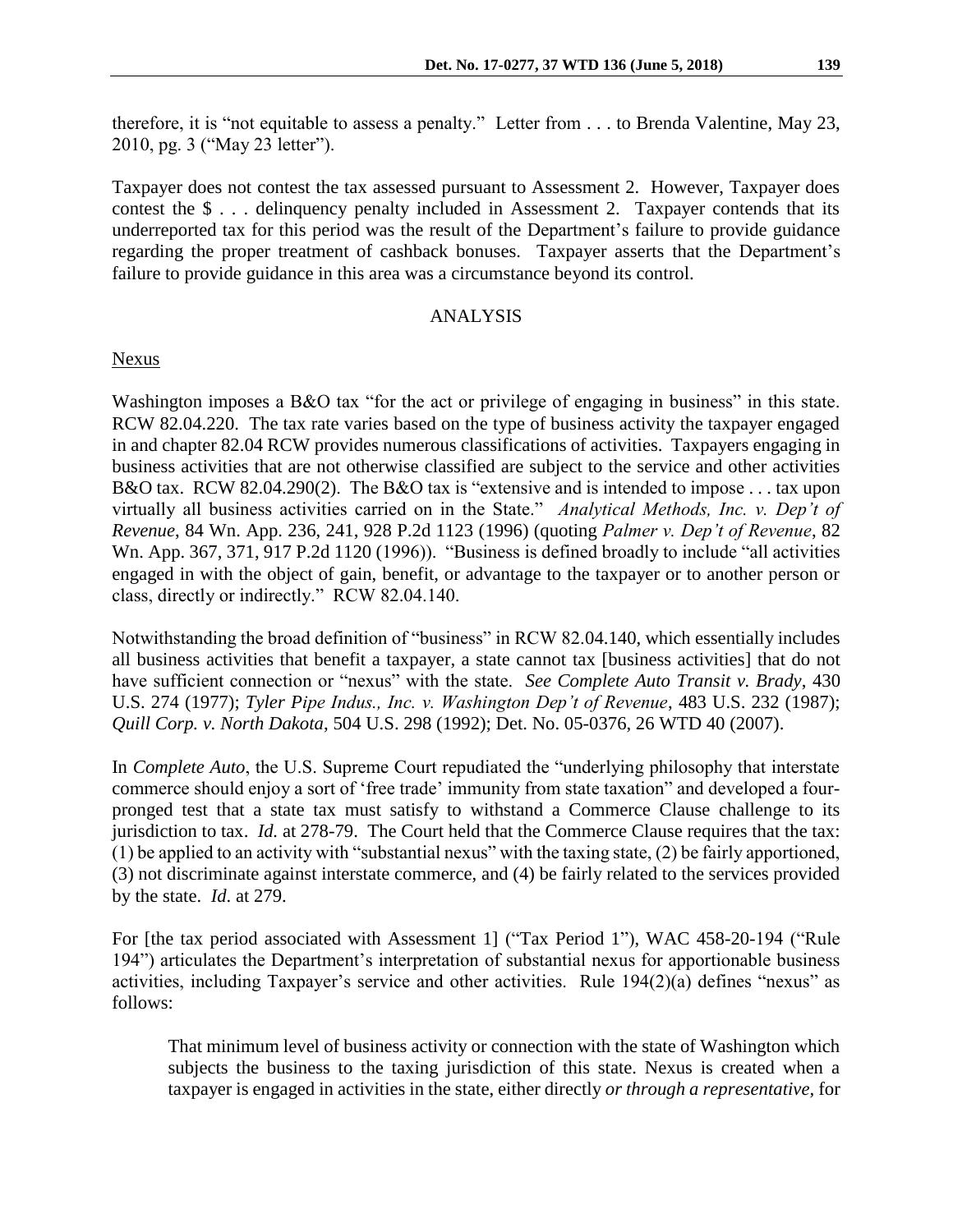the purpose of performing a business activity. It is not necessary that a taxpayer have a permanent place of business within a state to create nexus.

(Emphasis added.)

Effective June 1, 2010, Washington adopted the "economic nexus" standard for determining whether substantial nexus exists through the enactment of RCW 82.04.067, but only with respect to apportionable activities. RCW 82.04.067 $(6)$ .<sup>8</sup> Pursuant to RCW 82.04.067, a person engaging in business in the state is deemed to have substantial nexus so long as it has "[m]ore than two hundred fifty thousand dollars of receipts" in this state. RCW 82.04.067(1)(c)(iii).<sup>9</sup>, <sup>10</sup> There is no requirement that a taxpayer performing apportionable activities have a physical presence in the state in order to have substantial nexus. *See* RCW 82.04.067(6). The express purpose of the economic nexus legislation is to require businesses that earn significant income from Washington residents from providing services to "pay their fair share of the cost of services that this state renders and the infrastructure it provides." Laws of 2010, ch. 23, § 101.

Taxpayer's objection to Assessment 1 is rooted primarily in its contention that Washington adopted the economic nexus standard in order to *expand* the net of the B&O tax beyond activities previously captured.<sup>11</sup> It is Taxpayer's position that nexus did not exist in its case under Washington law prior to this expansion. Specifically, Taxpayer contends that "the Department believed a physical presence standard existed prior to the 2010 law change and that it had a clear intention to target credit card issuers by extending the statute."<sup>12</sup> Taxpayer relies on a series of legislative documents and statements surrounding the enactment of the economic nexus legislation in support of this contention. For example, Taxpayer points to "Department of Revenue legislative documents from 2009" stating that "Washington does not tax businesses that conduct business in the state unless they have a physical presence in the state  $\dots$ ."<sup>13</sup> Taxpayer also relies on a series of statements made by Department employees to the effect that adopting economic nexus would substantially increase the state's revenue by capturing revenue from the credit card industry.<sup>14</sup>

Taxpayer's reliance on statements made during the legislative process surrounding the adoption of economic nexus fails to consider Former Rule 194, which was in effect prior to the adoption of the economic nexus standard in 2010. Former Rule 194(2)(a) defined nexus to include the *minimum* 

 $\overline{a}$ 

<sup>8</sup> *See:* Laws of 2010, 1st Sp. Sess., ch 23, § 104. The law was amended in 2016 to extend economic nexus to persons making wholesale sales under RCW 82.04.257(1) or RCW 82.04.270. *See* Laws of 2016, ch. 137, § 2. The law was once again amended in 2017 to extend the economic nexus standard to persons making retail sales. *See* Laws of 2017, ch. 28, §302.

<sup>9</sup> Substantial nexus also exists if a person has more than fifty thousand dollars of property or payroll in the state or if twenty-five percent of the person's total property, payroll, or receipts is in the state.

<sup>&</sup>lt;sup>10</sup> RCW 82.04.067(5)(a) requires the Department to review "the cumulative percentage change in the consumer price index" each December, and adjust the nexus threshold amounts to reflect the change in the consumer price index. As a result of this statutory requirement, the Department adjusted this threshold upward to \$267,000 for the 2013 calendar year. *See* ETA 3195.2016.

<sup>&</sup>lt;sup>11</sup> Although the Taxpayer's Petition suggests that sufficient nexus for subsequent tax periods may still be lacking in its case, it voluntarily began filing B&O tax returns for all periods subsequent to May 2010.  $12$  May 23 letter, pg. 1.

<sup>&</sup>lt;sup>13</sup> *Id.* at pg. 2. Taxpayer did not provide a citation for where this statement may be found in the relevant legislative documents.

<sup>14</sup> *Id.* pg. 1-2.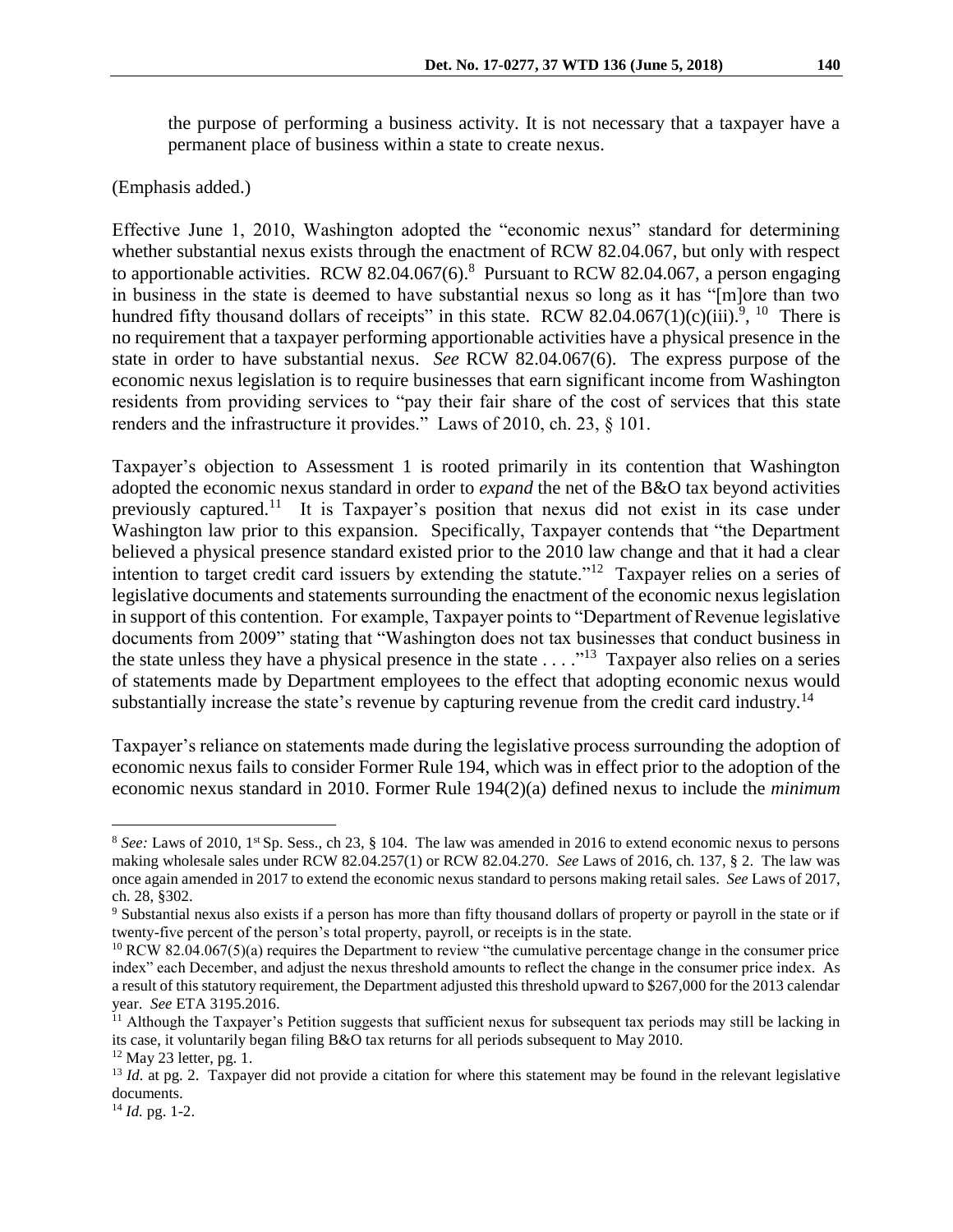*level* of activity necessary to subject a business to the state's taxing jurisdiction. This threshold can be met "when a taxpayer is engaged in activities in the state, either directly *or through a representative*[.]" *Id*. (emphasis added). . . .

That the minimal level of activity necessary to subject a business to Washington's taxing jurisdiction could include activity performed by a taxpayer's representative was also well established pursuant to case-law and Department determinations prior to 2010. *See, e.g., Tyler Pipe Industries, Inc. v. Washington State Dept. of Revenue*, 483 U.S. 232 (1987) (holding that a showing of sufficient nexus cannot be defeated by the argument that the seller's representative was characterized as an independent contractor versus an agent); *Scripto, Inc. v. Carson*, 362 U.S. 207 (1960) (holding that nexus was established by a seller's in-state solicitation performed through independent contractors despite the lack of a physical presence on the part of the taxpayer); Det. No. 05-0376, 26 WTD 40 (2007) (finding substantial nexus in the case of an out-of-state corporation that provides independent contractor physicians to hospitals in Washington); Det. No. 01-074, WTD 531 (2001) (upholding the finding that nexus exists in the case of an out-of-state manufacturer who pays commissions to its Washington independent distributors based on sales made to new distributors).

Taxpayer does not dispute that in the beginning of 2010, Affiliate engaged in business activities in Washington. Taxpayer does not dispute that Affiliate solicited merchants to honor Taxpayer's credit card. Taxpayer also does not dispute that Affiliate sent employees into the state to perform site visits at merchant locations. These visits allowed Taxpayer to maintain its relationship with Washington merchants. Without Washington merchants to honor Taxpayer's credit cards in the state, Taxpayer's card would seldom be useful to its customers, and Taxpayer would realize little, if any, interest or other fee income related to the use of its cards. Affiliate's activities, as Taxpayer's representative, were necessary for the Taxpayer to establish and maintain a market for its credit cards in Washington. Accordingly, we conclude that Taxpayer had substantial nexus with Washington and that therefore, Audit correctly assessed B&O tax for January 1, 2010, through May 31, 2010.

## Apportionment Formula

RCW 82.04.290 and RCW 82.04.460 require businesses earning taxable income from services rendered in Washington and elsewhere to apportion their income for purposes of computing their tax liability in the state. Pursuant to RCW 82.04.460(2), if a business meets the definition of a financial institution and the business is taxable under RCW 82.04.290, and is also taxable in another state, the financial institution shall allocate and apportion its income under WAC 458-20- 14601 ("Rule 14601"). In this case, there is no dispute that Taxpayer is a financial institution subject to apportionment under Rule 14601.

Rule 14601(2)(b) provides the applicable method for determining the apportionment percentage to be used in apportioning the gross income of a financial institution before June 1, 2010. It provides:

The apportionment percentage is determined by adding the taxpayer's receipts factor (as described in subsection (4) of this section), property factor (as described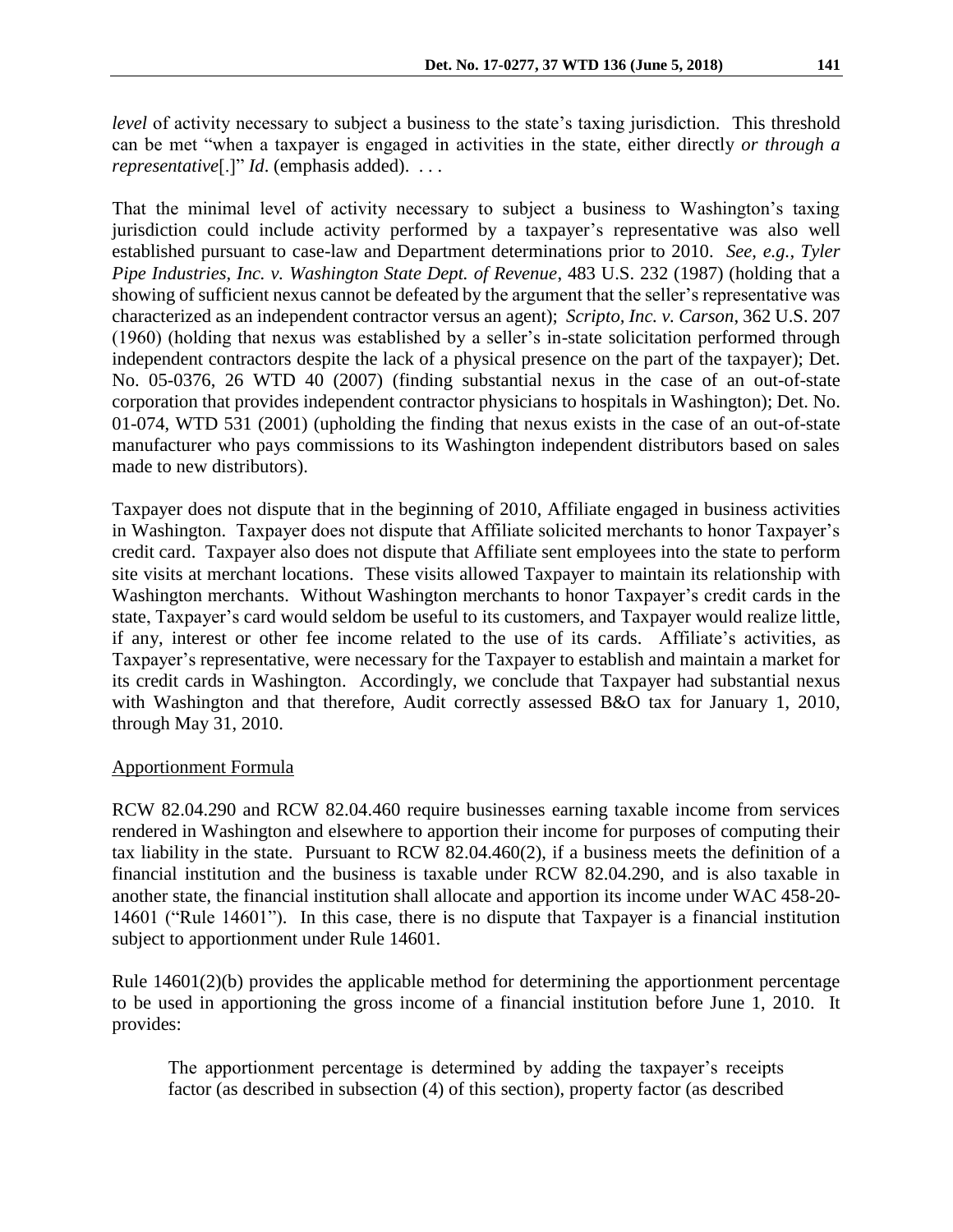in subsection (5) of this section), and payroll factor (as described in subsection (6) of this section) together and dividing the sum by three. If one of the factors is missing, the two remaining factors are added together and the sum is divided by two. If two of the factors are missing, the remaining factor is the apportionment factor. A factor is missing if both its numerator and denominator are zero, but is not missing merely because its numerator is zero.

Taxpayer did not file excise tax returns for January 1, 2010, through May 31, 2010. Accordingly, Taxpayer did not calculate an apportionment factor to be applied to its income for this period. In calculating Taxpayer's tax liability for this period, Audit used the apportionment factor applicable to the subsequent tax period of June 1, 2010, through December 31, 2013. The apportionment factor applicable for this period was a single factor formula based on receipts in accordance with RCW 82.04.460 and WAC 458-20-19404.

Taxpayer asserts that use of a single factor receipts formula for the January 1, 2010, through May 31, 2010, tax period is not in accordance with the applicable law for this period. Taxpayer also asserts that because it had zero property and payroll in the state for this period, the correct apportionment factor is derived by dividing the factor used, 1.5599%, by three, for a resulting factor of .5200%.

Taxpayer is correct that Rule 14601 required application of a three factor formula for apportioning income. During the administrative review process, Audit acknowledged that a three factor formula was the correct methodology to be employed. However, Audit expressed concern that Taxpayer did not raise this argument during the course of the audit, and therefore, Audit was unable to examine documentation related to the property and payroll factors. Specifically, Audit asserted that Taxpayer has credit card receivables related to Washington cardholders that should be included in the property factor numerator.

Rule 14601(5) provides the rule pertaining to computation of the property factor. It provides that the numerator of the property factor should include "[t]he average value of the taxpayer's loans and credit card receivables that are located within this state during the taxable period." Credit card receivables are treated as loans for purposes of determining their location. Rule 14601(5)(g). Rule  $14601(5)(f)(i)$ (A) clarifies that a loan is located within this state for purposes of the property factor when it is "properly assigned to a regular place of business of the taxpayer within this state." Rule  $14601(5)(f)(i)(B)$  outlines the test for assigning a location to loans. It states:

(B) A loan is properly assigned to the regular place of business with which it has a majority of substantive contacts. A loan assigned by the taxpayer to a regular place of business outside the state shall be presumed to have been properly assigned if:

(I) The taxpayer has assigned, in the regular course of its business, such loan on its records to a regular place of business consistent with federal or state regulatory requirements;

(II) Such assignment on its records is based upon substantive contacts of the loan to such regular place of business; and

(III) The taxpayer uses said records reflecting assignment of loans for the filing of all state and local tax returns for which an assignment of loans to a regular place of business is required.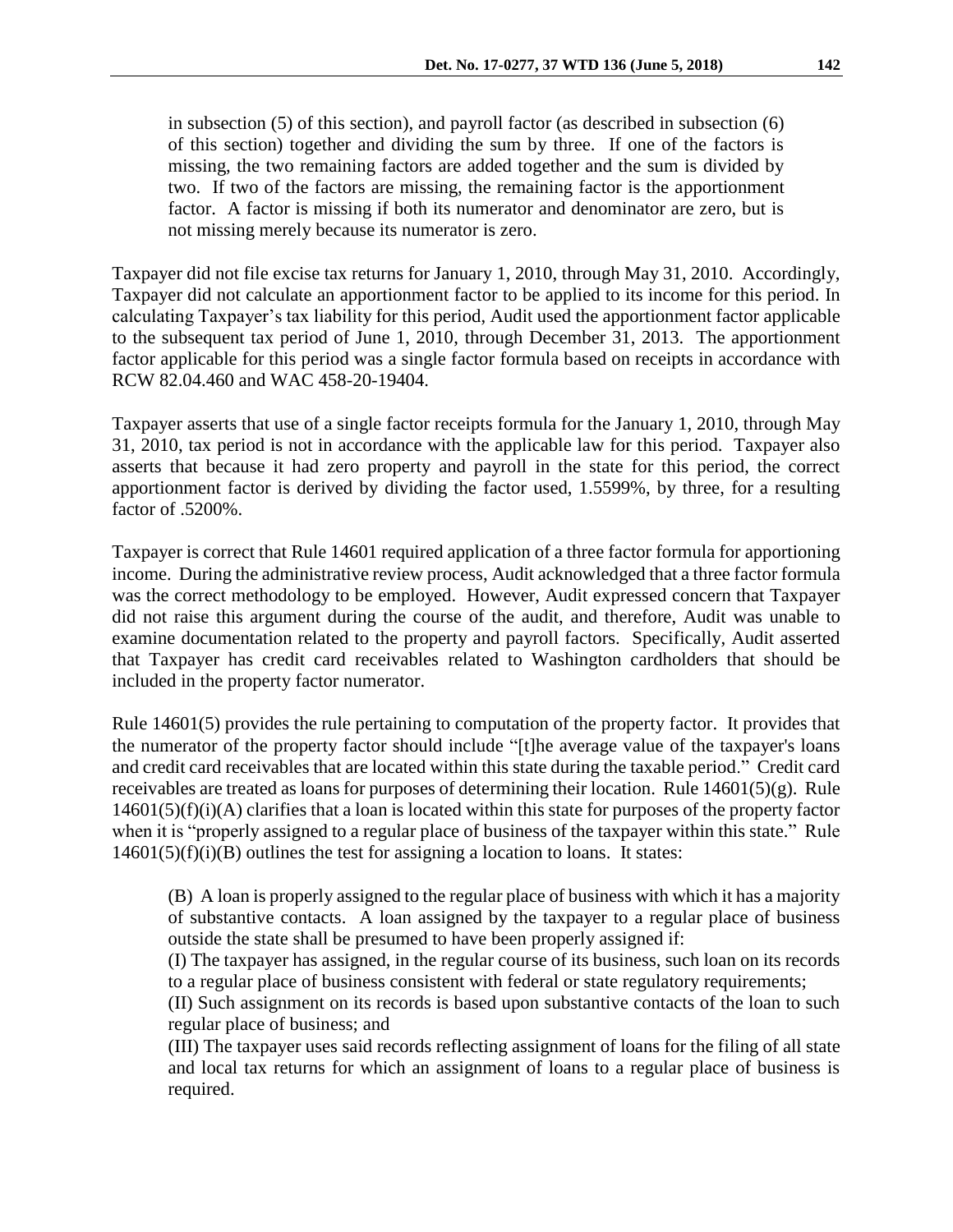Neither Taxpayer nor Affiliate maintain a regular place of business in Washington. Accordingly, there is no regular place of business within the state for which its receivables can have a majority of substantive contacts. Taxpayer is headquartered [out-of-state] where it has over 900 employees. Taxpayer assigns its receivables [out-of-state] for all regulatory purposes. The approval of loans, disbursal of loans, and the extension of credit are all performed [out-of-state]. Accordingly, there appears to be no basis for assigning Taxpayer's receivables to Washington for purposes of calculating the property factor.

Taxpayer is correct that a three factor apportionment percentage applied for the applicable period under Rule 14601. Taxpayer's position that its credit card receivables should not be assigned to Washington for purposes of computing the applicable property factor also appears correct. However, this argument was not raised during the course of the audit. Therefore, Audit did not have an opportunity to examine Taxpayer's records to ensure that all of Taxpayer's payroll and property was correctly assigned to a location outside of Washington for purposes of Assessment 1. Accordingly, Taxpayer's claim regarding the apportionment factor applied for Assessment 1 is remanded to Audit for further examination.

# Penalties

Washington law penalizes taxpayers that fail to timely remit taxes. Pursuant to RCW 82.32.090(1), if "payment of any tax due on a return to be filed by a taxpayer . . . is not received on or before the last day of the second month following the due date, there *is assessed* a total penalty of twenty-nine percent of the amount of the tax under this subsection." (emphasis added).

RCW 82.32.090(2) states "[i]if the department . . . determines that any tax has been substantially underpaid, there *is assessed* a penalty of five percent of the amount of the tax determined by the department to be due." (emphasis added). A tax is "substantially underpaid" when a taxpayer has paid less than 80% of the tax due and the amount of the underpayment is at least \$1,000. RCW 82.32.090(2).

The Department's authority to waive or cancel penalties is restricted to the authority granted by the Legislature. Otherwise, the assessment of penalties is mandatory when the conditions for imposing them are met. The Legislature has granted the Department limited authority to waive or cancel penalties pursuant to RCW 82.32.105. Pursuant to this statute, the Department is required to waive penalties when it finds that the underlying act giving cause to the assessment of the penalty, i.e., delinquent payment, was due to circumstances beyond the control of the taxpayer. RCW 82.32.105.

"Circumstances beyond the control of the taxpayer" is defined in WAC 458-20-228(9) ("Rule 228"), which states:

The circumstances beyond the control of the taxpayer must actually cause the late payment. Circumstances beyond the control of the taxpayer are generally those which are immediate, unexpected, or in the nature of an emergency. Such circumstances result in the taxpayer not having reasonable time or opportunity to obtain an extension of the due date or otherwise timely file and pay.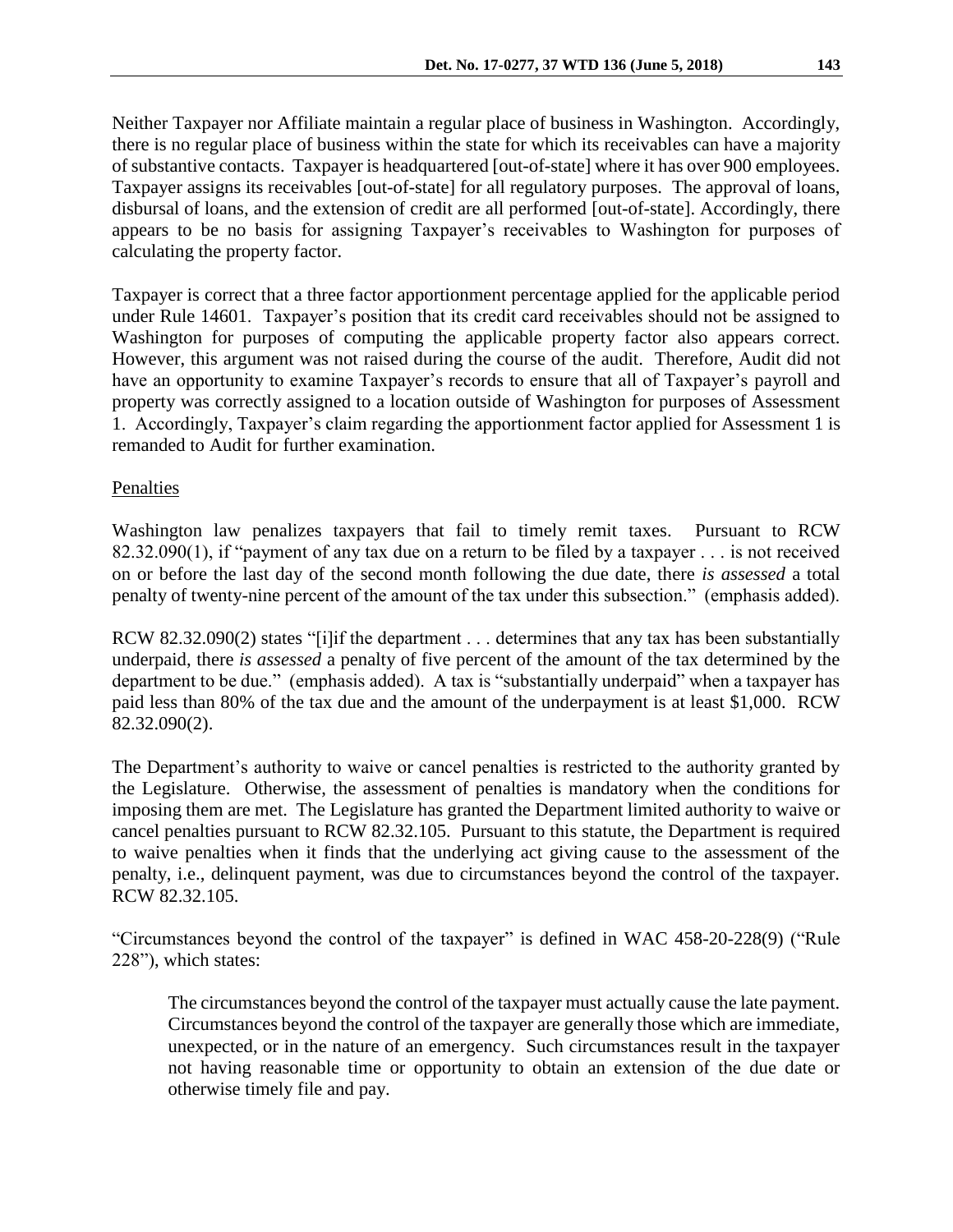Rule 228(9) goes on to provide a non-exclusive list of circumstances that generally will and will not be considered circumstances beyond the control of the taxpayer. As relevant here, a misunderstanding or lack of knowledge of a tax liability is generally not considered a circumstance beyond the control of the taxpayer and will not qualify for a waiver of the penalty. Rule 228(9)(a)(iii)(B). Det. No. 01-096, 22 WTD 126 (2003) ("'Lack of knowledge' is not a 'circumstance beyond the control of the taxpayer' because the law, regulations, and Department publications explaining all tax laws are publicly available . . .").

Taxpayer failed to pay any taxes for the period covered by Assessment 1. Accordingly, because Taxpayer's delinquency exceeded two months following the applicable due date, a twenty-nine percent delinquency penalty was properly assessed under RCW 82.32.090(1). Because Taxpayer failed to pay any taxes for this period and its underpayment exceeded twenty percent, a five percent assessment penalty was also assessed under RCW 82.32.090(1). Taxpayer's failure to pay taxes for Tax Period 1 was due to its belief that it did not have substantial nexus with the state of Washington. An analysis of why this belief was incorrect has been amply addressed and will not be repeated. For purposes of addressing the penalties, it is sufficient to note that the circumstances surrounding Taxpayer's failure to pay taxes for this period were consistent with a misunderstanding or lack of knowledge of its tax liability and, therefore, do not equate to a circumstance beyond its control.

Taxpayer's assertion that there was significant doubt whether Washington's B&O tax applied to its in-state activities is based on a misapplication of statements made by Department employees to the facts of its case. However, assuming *arguendo* that the statements relied upon did suggest that the Department believed its activities were not subject to tax, there would be no basis for relief from the penalties. Taxpayer has not asserted that its failure to file and pay taxes was a result of its reliance on these statements at that time. Furthermore, even if Taxpayer *had* relied on these statements in deciding not to file and pay taxes, there would still be no basis for relief. [RCW 82.32A.020(2) (taxpayers have the right to rely on specific, official written advice from the Department "to that taxpayer"). Nothing the Department employees said to the Legislature was specific advice to the Taxpayer. Also, Rule 228 provides that "[e]rroneous written information *given to the taxpayer* by a department employee" may be a circumstance beyond the taxpayer's control, but that "[r]eliance upon unpublished, written information from the department that was issued to and specifically addresses the circumstances of *some other taxpayer*," is generally not a circumstance outside of the taxpayer's control. Rule  $228(9)(a)(ii)(B)$ , Rule  $228(9)(a)(iii)(F)$ (emphasis added).

In summary, Taxpayer's failure to pay taxes for the period covered by Assessment 1 was not the result of circumstances beyond its control. As such, there is no basis for relief and the assessed penalties are sustained. However, the penalties must be adjusted on remand in accordance with any adjustment to the underlying tax for Assessment 1.

For Assessment 2, pursuant to RCW 82.04.462(4), the penalties imposed by RCW 82.32.090 will not apply to taxpayers with apportionable income that correct their receipts factor by October 31 of the tax year following the current year. It states: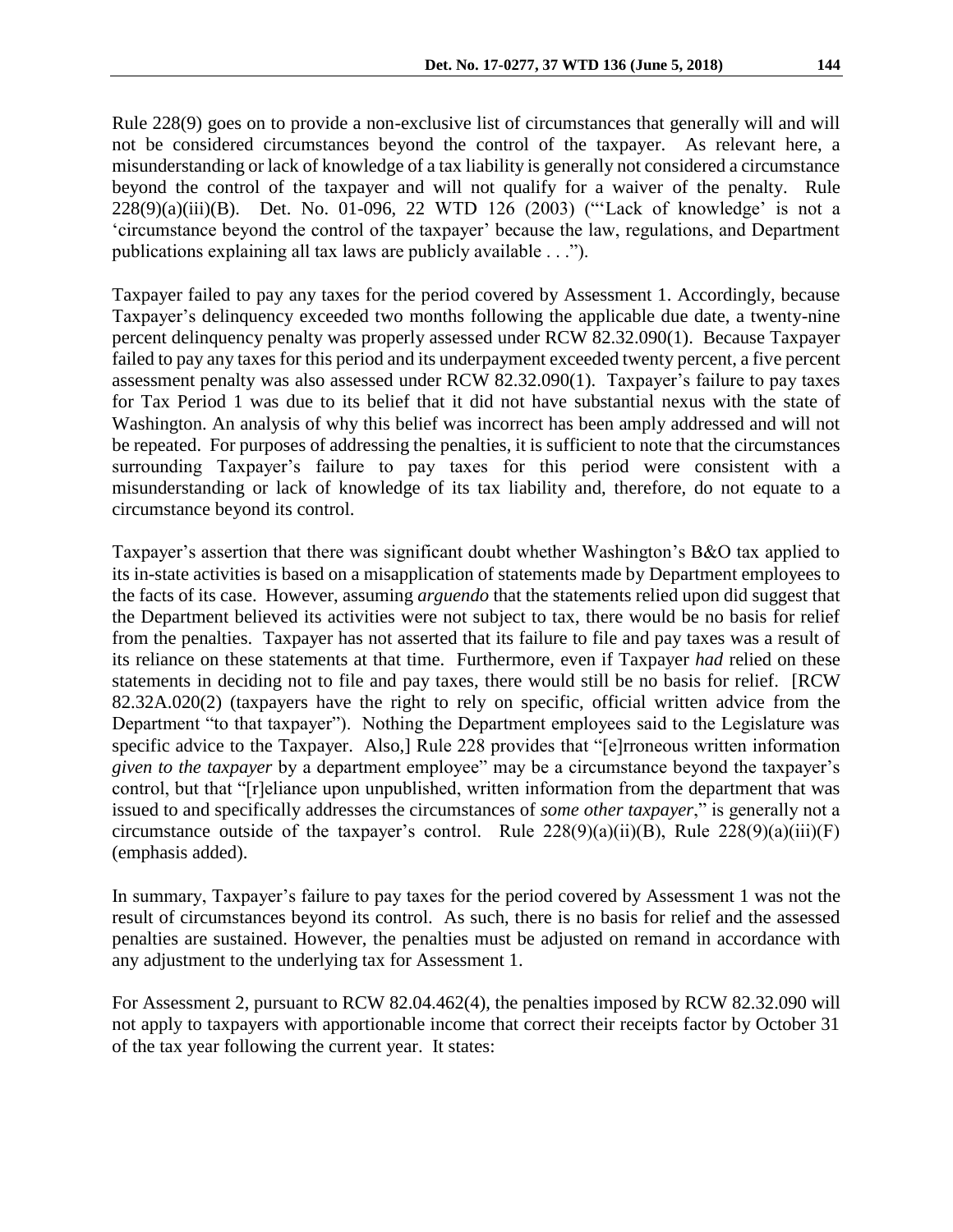A taxpayer may calculate the receipts factor for the current tax year based on the most recent calendar year for which information is available for the full calendar year. If a taxpayer does not calculate the receipts factor for the current tax year based on the previous calendar year information as authorized in this subsection, the business must use current year information to calculate the receipts factor for the current year. In either case, a taxpayer must correct the reporting for the current tax year when complete information is available to calculate the receipts factor for that year, but not later than October  $31<sup>st</sup>$  of the following tax year. Interest will apply to any additional tax due on a corrected tax return. . . . Penalties as provided in RCW 82.32.090 will apply to any such additional tax due only if the current tax year reporting is not corrected and the additional tax is not paid by October  $31<sup>st</sup>$  of the following tax year.

RCW 82.04.462(4).

The Department implements and interprets this statute pursuant to Rule 19402(602). This rule provides:

Regardless of how a taxpayer reports its taxable income under . . . this rule, when the taxpayer has the information to determine the receipts factor for an entire calendar year, it must file a reconciliation and either obtain a refund or pay any additional tax due. The reconciliation must be filed on a form approved by the department. . . . If the reconciliation is completed prior to October  $31<sup>st</sup>$  of the following year, no penalties will apply to any additional tax that may be due.

The total service & other activity B&O tax due on Taxpayer's income for the June 1, 2010 through December 31, 2011, tax periods remained unpaid long after the last day of the second month following the due date for payment. In addition, Taxpayer failed to file annual reconciliations for these tax periods by the deadline established by RCW 82.04.462(4). Accordingly, the delinquent penalty under RCW 82.32.090(1) applied to its deficient tax payments.

Taxpayer argues that the Department's failure to provide guidance regarding the proper treatment of cashback bonuses amounts to a circumstance beyond its control that caused its delinquency. However, as discussed, Rule 228(9)(a)(iii)(B) excludes "lack of knowledge of a tax liability" from those circumstances generally considered beyond a taxpayer's control. As noted by Audit, RCW 82.04.080 provides that the B&O tax applies to the gross income of a business "without any deduction on account of . . . discount . . . or any other expense whatsoever paid or accrued and without any deduction on account of losses." Despite this provision, Taxpayer deducted an amount for cashback bonuses from the gross income it reported and upon which it paid tax. In light of Rule 228(9)(a)(iii)(B) and the clear language of RCW 82.04.080, we find that the Department's failure to provide specific guidance in the area of cashback bonuses is not a circumstance beyond Taxpayer's control that caused its underpayment.

In summary, Taxpayer failed to timely pay all of the tax due for the June 1, 2010, through December 31, 2011, tax period. Taxpayer also failed to file annual reconciliations correcting the amount of tax due for the June 1, 2010, through December 31, 2011, tax periods as required by RCW 82.04.462(2). Accordingly, the delinquent penalty applied to the additional amounts